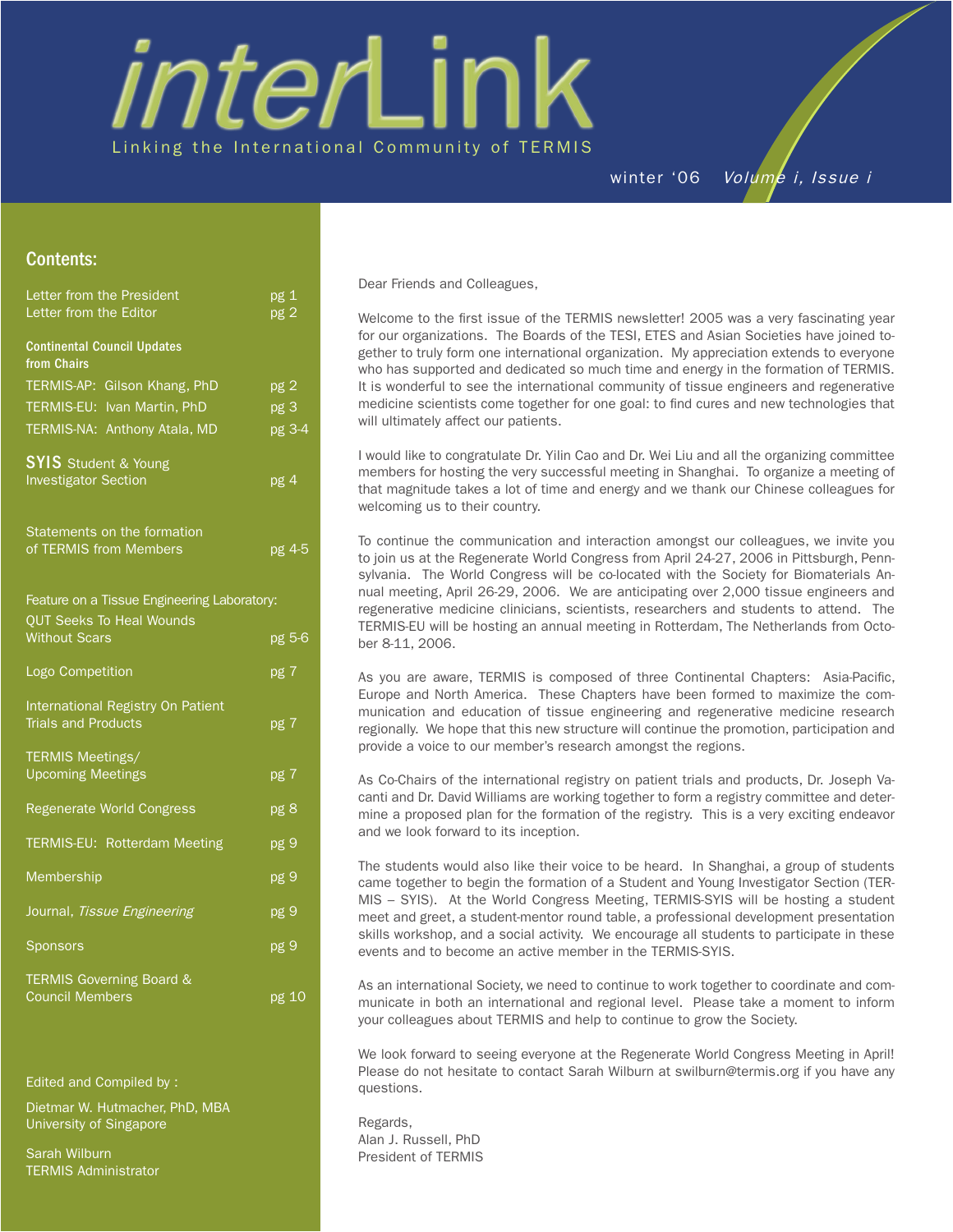# From the Editor

Welcome to the first issue of the TERMIS Newsletter! We invite you not only to read the first issue but also to contribute in the future on relevant information or research that may interest all members of the Society.

The vision of the editorial board of the TERMIS Newsletter is to provide a forum to address the important topics, news, issues, meetings, etc. and delivering this essential information in concise, clear and attractive formats - vital to an increasingly time-constrained community. Also, the TERMIS Newsletter is aimed at helping create the positive environment required to attract and retain tissue engineering & regenerative medicine stakeholders including the wider scientific, clinical, engineering, commercial and regulatory community. Each issue of the TERMIS newsletter will feature an article on a leading research group from within the three TERMIS Chapters.

We would like to remind you that the TERMIS logo competition is underway. All members are invited to submit their designs to either Dietmar W. Hutmacher, PhD, MBA or Sarah Wilburn by March 31, 2006.

If you would like to contribute to the TERMIS quarterly newsletter, please contact Dietmar W. Hutmacher, PhD, MBA at biedwh@ nus.edu.sg, Sarah Wilburn at swilburn@termis.org or the editorial board members of the different chapters:

AP: Gilson Khang gskhang@chonbuk.ac.kr,

EU: Aldo Boccaccinni a.boccaccini@imperial.ac.uk,

NA: Steven Goldstein stevegld@umich.edu

We look forward to hearing from you!

# NEWS from TERMIS-AP Chapter

# Foundation of TERMIS-AP Chapter:

In July 2005, the TERMIS-AP Chapter was established at the Catholic University of Korea, Medical School, Seoul. Representatives from countries with the Asian-Pacific region invited to attend were:

Prof. Teruo Okano (Japan)

- Asst. Prof. Jan-Thorsten Schantz (Singapore)
- Prof. Gin-Ho Hsiue (Chinese, Tapei)
- Prof. Ahnond Buynyaratvej (Thailand)
- Prof. Geoff MeKeller (Australia)

Prof. Ruszymah Bt Hj Idrus (Malaysia)

Prof. Yilin Cao and Wei Liu (China)

Prof. Minoru Ueda (Former President of ATES)

Prof. Allan J. Russell (President of TERMIS)

Prof. Jöns Hilborn (President-Elect of TERMIS).

# Council Members of the TERMIS-AP Chapter:

Prof. Hai Bang Lee was elected as the Continental Council Chair of the TERMIS-AP Chapter in October 2005. The nineteen Council Members of the TERMIS-AP Chapter include the following:

Prof. Toshihiro Akaike takaike@bio.titech.ac.jp Prof. Yilin Cao yilincao@yahoo.com Prof. Ahnond Buynyaratvej ahnond@nrct.go.th Assoc. Prof. Dietmar Hutmacher biedwh@nus.edu.sg Prof. Ruszymah Idrus ruszy@medic.ukm.my

Prof. Ging-Ho Hsiue ghhsiue@che.nthu.edu.tw Prof. Gilson Khang entitled and the gskhang@chonbuk.ac.kr Prof. Hai Bang Lee hblee@krict.re.kr Prof. Il-woo Lee leeilwoo@catholic.ac.kr Prof. Shin Yong Moon shmoon@snu.ac.kr Prof. Shen-guo Wang wangsg@hotmail.com

 $-2-$ 

Prof. Wei Liu liuwei 2000@yahoo.com Prof. Geoff McKellar geoffmck@optusnet.com.au Prof. Teruo Okano tokano@abmes.twmu.ac.jp Prof. Chandra P. Sharma sharmacp@sctimst.ker.nic.in Prof. Yasuhiko Tabata yasuhiko@frontier.kyoto-u.ac.jp Prof. Minoru Ueda mueda@med.nagoya-u.ac.jp Prof. Masayuki Yamato myamato@abmes.twmu.ac.jp Prof. Xingdong Zhang zhangxd@scu.edu.cn

Prof. Gilson Khang has been appointed as the TERMIS-AP Treasurer, website coordinator for the Asian-Pacific section of the TERMIS website, and the newsletter coordinator for the Asian-Pacific section of the TERMIS newsletter.

# Upcoming Events Academic Conferences for the Asian-Pacific Region in 2006:

# The 5th Annual Congress of the Japanese Society for Regenerative Medicine

March 8 ~9, 2006, Okayama, Japan President: Professor Noriaki Tanaka E-mail: jstrm2006@md.okayama-u.ac.jp Abstract submission: February 1 ~March 15, 2006

# Japanese Society of Inflammation and Regeneration 27th Annual Meeting

July 11 ~12, Tokyo, Japan President: Professor Shinichi Kawai E-mail: jsir2006@med.toho-u.ac.jp

# Japanese Society for Tissue Engineering 9th Annual Meeting

Sept 7 ~ 8, 2006, Kyoto, Japan President: Professor Yasuhiko Tabata E-mail:jste9@pac.ne.jp

# Korea Tissue Engineering and Regenerative Medicine Soci- ety (KTERMS) 8th Annual Meeting

June 2, 2006, Samsung Seoul Hospital, Seoul, Korea President: Professor Jung Man Kim MD, PhD E-mail: gskhang@krict.re.kr, www.kterms.or.kr

# World Congress on Medical Physics and Biomedical Engineering (WC 2006 Seoul)

Aug 27 ~ Sept , 2006, Coex Convention Center, Seoul, Korea President: Professor Sunil Kim PhD E-mail: wc2006@koconex.com, www.wc2006-seoul.org

# TERMIS-AP Chapter Meetings:

2007 : Tokyo, Japan. Meeting Chair: Teruo Okano. Late September or Early October.

2008 : Interested countries Australia, Singapore and Chinese, Taipei.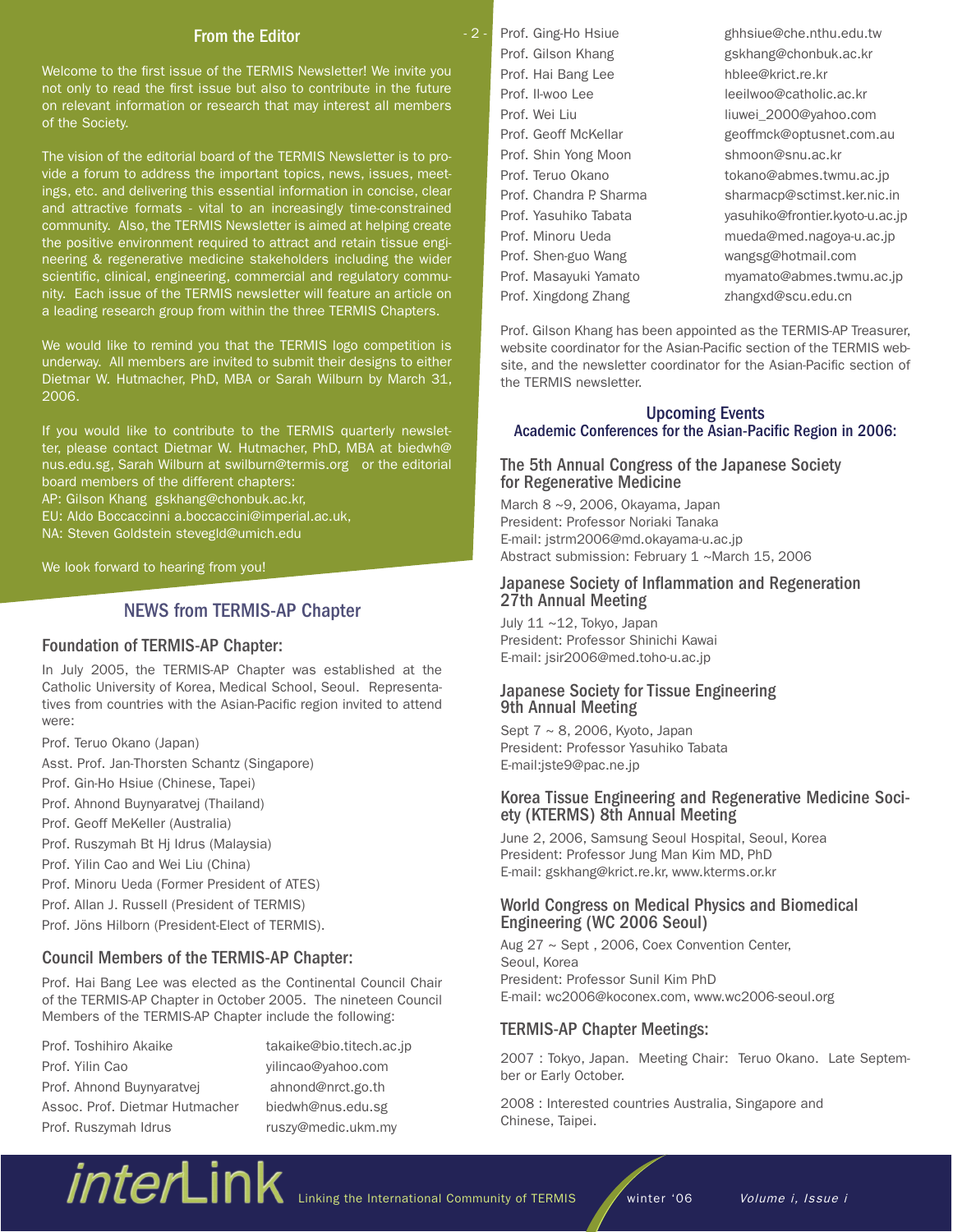# From ETES to TERMIS-EU: Plans and Activities for Next Year

Since the early stages of the creation of the European Tissue Engineering Society (ETES), it was clear that there was "a strong need for a worldwide coordination between all Tissue Engineers and between all Tissue Engineering Societies" (R. Cancedda, ETES Newsletter, March 2001). We are now happy to acknowledge that thanks to the coordinated efforts of many people, a worldwide society (TER-MIS) has been created and the former ETES has been restructured as the European Chapter of the new society (TERMIS-EU).

Being part of a worldwide society, and still being able to independently coordinate local initiatives, is expected to bring tangible benefits to the european community of tissue engineers. Following are the most relevant activities among those planned for the next year:

Setting up of centralized support to facilitate the organization of annual meetings (e.g., in defining format of the meeting, attracting sponsors)

Coordination of a local "Student and young investigator section" to advance participation of junior tissue engineers in the field (e.g., by providing a centralized database of students seeking research opportunities and by organizing regional student activities)

Organization of the structure for a regional International Registry for patient trials and products, in close cooperation with the worldwide TERMIS initiative

Contribution to the definition of European regulations on advanced therapy products by representing the scientific and industrial tissue engineering community

Assembly of a database of european tissue engineers, divided in appropriate categories and according to research interests

Beyond the specific aims, the overall goal of TERMIS-EU is thus to provide an effective cohesion among members active in different disciplines, by facilitating exchange of information and by promoting interactions between industry, university and the EU commission/regulatory bodies. The specific regional interests and needs will be then represented within TERMIS, in the challenging attempt to undertake worldwide initiatives toward the common interest of a scientific and clinical advance of the field of Tissue Engineering/Regenerative Medicine.

I would like to take this opportunity to encourage you to write if you would like to propose specific initiatives or if you feel things could be managed in a different way: TERMIS-EU, as any society, may effectively function only if it represents the interests of the members, and if members bring an active contribution.

On behalf of the TERMIS-EU Council, I wish you a successful year!

Ivan Martin European Continental Chair

# TERMIS-NA Anthony Atala, M.D., Continental Chair

The Tissue Engineering and Regenerative Medicine International Society-North America (TERMIS-NA) is off to a good start. The first official board meeting of the society occurred during the Tissue Engineering Society International meeting in Shanghai, P. R. China in October of this past year. The meeting was extremely successful. It also served as a springboard for our new society. An excellent group of dedicated individuals are involved in the Charter organization of the North America Chapter. The other current council members include Antonios Mikos as the Continental Chair Elect, Stephen Badylak as the Member-At-Large, and the following Council Members: Kristi Anseth, Tim Bertram, Barbara Boyan, Patrick Cantini, Ann Gleeson, Steven Goldstein, Clemente Ibarra, David Mooney, Robert Nerem, Laura Niklason, Buddy Ratner, Bill Tawill, Charles Vacanti, Mark Van Dyke, William Wagner and Kim Woodhouse. We are pleased to have such a distinguished group of scientists and regenerative medicine advocates involved with the society.

The Chapter has already been hard at work in establishing the new projects for the coming years. This year's TERMIS-NA meeting will be held in conjunction with the Society for Biomaterials Congress in April. The 2007 TERMIS-North America Chapter meeting will be held in Toronto, and the Chair of the Host Committee is Molly Shoichet. Molly Shoichet is already assembling a committee to start preparing the meeting for 2007. Tim Bertram has kindly agreed to serve as the coordinator for interactions with industry. The North America representative for the newly formed Student and Young Investigator Section (SYIS) is Tiffany Sellaro. The council member that will assist with the student chapter will be Kim Woodhouse. In addition, our organization will be participating actively in the TERMIS international website and Bill Tawil has agreed to serve in that capacity for the North America Council. Steven Goldstein has agreed to assist with the newsletter and Mark Van Dyke to serve as Treasurer.

At the time of this newsletter, we are also preparing to announce the site for the 2008 meeting. The meeting will be held in early December, and the city and dates will be finalized soon. Please join me in welcoming all the new members of the North America Council, and I would like to thank our membership for their support in the society.



If you haven't seen Pittsburgh lately, you haven't seen Pittsburgh. Once the industrial hub for steel, iron and glass production, Pittsburgh is now a center for technology, robotics, medicine and tourism. The city is known for its vibrant cultural scene, its archi-

tecture and its neighborhood charm, as well as more than \$2 billion in new developments. Pittsburgh today boasts one of the world's most spectacular urban landscapes where rugged hillsides shelter a new wave of high-tech and service industries along with pioneering health systems and universities.

In April, Pittsburgh will serve as the back drop to two of the biotechnology's industry's most respected conferences – The Regenerate World Congress and the Society for Biomaterials Annual Meeting. Being held concurrently, these two conferences will bring together an international community of 2000 scientists, clinicians, students, business leaders, entrepreneurs, and representatives of government funding agencies engaged or interested in the fields cellular therapies, medical devices and artificial organs, biomaterials, bio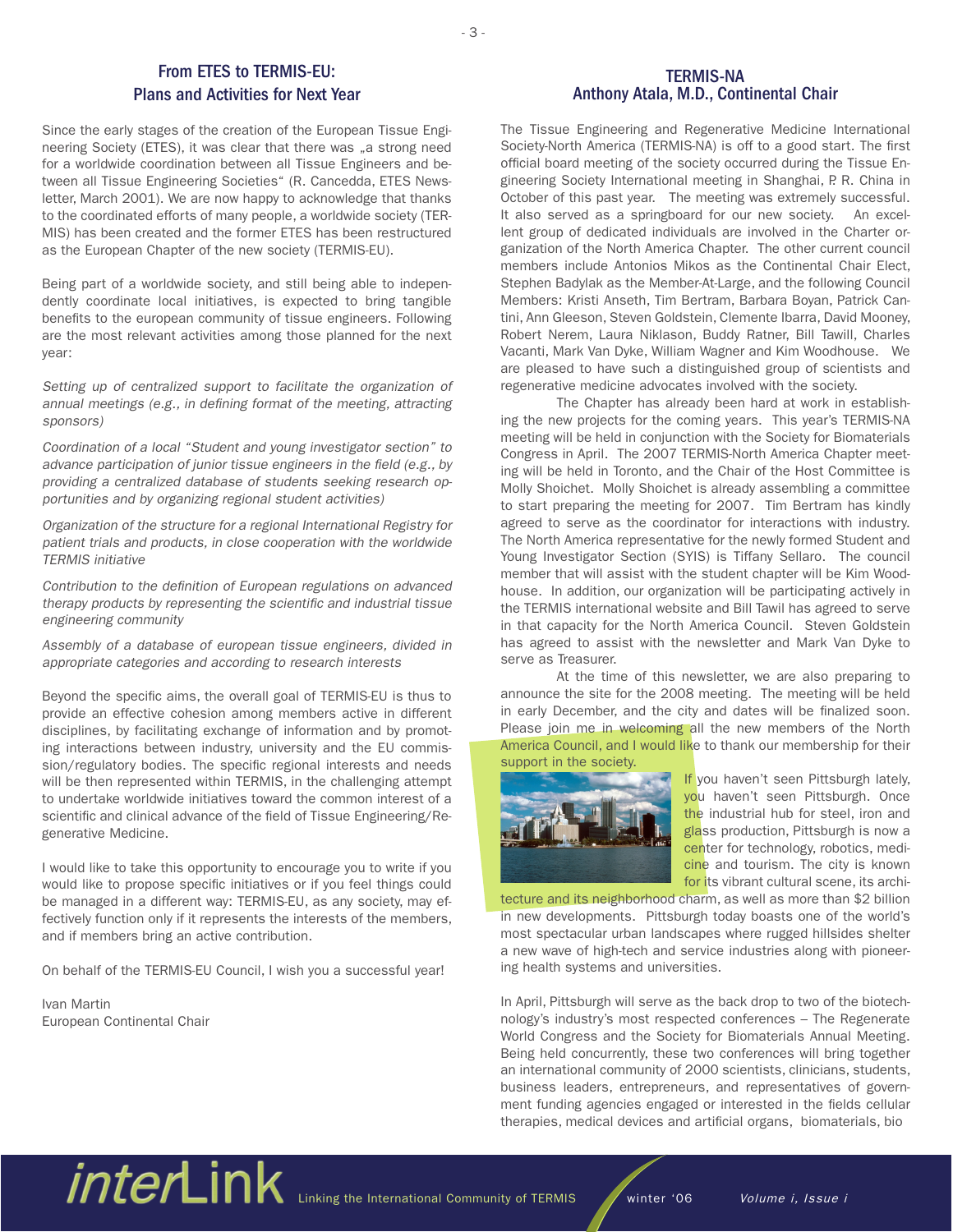# TERMIS-NA continued

engineering and clinical translation. This collaboration will enable a dynamic event, tapping cross-organization talent, and offering attendees an opportunity to discuss their research and clinical successes with a broader audience.

The goal of this unique gathering is to advance tissue engineering/ regenerative medicine technology and foster interactions that may more rapidly result in new technologies that will benefit patients worldwide.

For more information about the Regenerate World Congress please visit www.regenerate-online.com.

# **SYIS**

# TERMIS-Student and Young Investigator Section

The 8th TESI Annual Meeting at Shanghai, P.R. China presented a unique opportunity for student and post-doctoral researchers in Tissue Engineering and Regenerative Medicine to organize themselves as a part of TERMIS (www.termis.org). After several brainstorming sessions in Shanghai followed by email exchanges between the founding members, the 'Student and Young Investigator Section' of TERMIS was conceived with the purpose of furthering the aims and objectives of TERMIS as they relate to student research and education. TERMIS-SYIS aims to serve as a common platform to generate interest and promote interaction among undergraduate and graduate students, post-doctoral researchers and young investigators in industry and academia related to tissue engineering and regenerative medicine. SYIS will also provide professional and career development opportunities. Examples of these opportunities at the upcoming Regenerate World Congress include professional development workshops and round table discussions with some of the leaders in tissue engineering and regenerative medicine. Also, members will have access to research and job opportunities worldwide, receive the TERMIS newsletter and will have exclusive access to the forums and discussion boards in the upcoming TERMIS-SYIS website.

The TERMIS-SYIS will closely follow the organizational and the working pattern of TERMIS and will be formally launched in April'06 at the World Congress in Pittsburgh, where several activities are being planned exclusively for SYIS members. Membership to TERMIS will be included with the registration for the upcoming World Congress. If you are unable to attend the meeting and would like to become a member, please complete the online membership form located at www.termis.org. For queries relating to membership, interested persons should contact the student representative for SYIS, who have been appointed by their respective TERMIS Continental Councils:

# Asia-Pacific:

# Sambit Sahoo, MD, MMST Tissue Repair Lab, Division of Bioengineering, EA-03-12, National University of Singapore, Singapore - 117576 Tel: +65 6874 5985, 6516 5985 Fax: +65 6874 5985 email: sambit@nus.edu.sg

# - 4 -

# Europe:

Catarina Moniz Alves, BSc 3B's Research Group, Department of Polymer Engineering, University of Minho, Campus de Gualtar, 4710-057 Braga, Portugal Tel: +351 253 604781/82 Fax: +351 253 604492 email: cmalves@dep.uminho.pt

#### North America:

Tiffany L. Sellaro, MS University of Pittsburgh, McGowan Institute for Regenerative Medicine, 100 Technology Dr, Room 260, Pittsburgh, PA 15219, USA Tel: 412.235.5177 email: sellarotl@upmc.edu

# Statements from TERMIS Members

With the formation of the TERMIS, we asked members from around the world to provide their reactions to the recent merger of the global organizations to form one international Society.

# Prof. Dr. Ralf Huss- Congress Chairman 4th ETES conference 2005 Roche Diagnostics GmbH, Penzberg, Germany

"The recent merger of TESI, ETES and the Asian societies to one international society representing globally the field of TISSUE ENGI-NEERING and related disciplines was well received during the 2005 meeting of ETES in Munich. It is of pivotal importance to effectively represent a strong and globally influencal society spreading modern science and state-of-the-art technologies."

# Prof. Zee Upton, PhD – Queensland University of Technology Queensland, Australia

"The formation of a single international, professional, scientific organization in Tissue Engineering and Regenerative Medicine is a progressive step in the evolution and wider recognition of the disciplines. It reaffirms the international, multicultural, multidisciplinary and growing importance of Tissue Regeneration. The formation of TERMIS is significant for Australian researchers. No longer will we be required to decide which of the multiple scientific meetings to attend. TERMIS provides the opportunity to communicate and network with like-minded biomedical scientists through one premier international meeting, thus overcoming the tyranny of distance. This is an opportunity for Australasian scientists to contribute and participate in the rapid advances occurring in this exciting, rapidly developing, interdisciplinary field."

# Prof. Stephen E. Feinberg, DDS, MS, PhD University of Michigan Health System, USA

"The area of tissue engineering or regenerative medicine is becoming more complex. There is now a need to replace the largely empirical approaches by mechanistic ones but this will require input from multiple disciplines in non-traditional areas with our own basic researchers, engineers and clinicians. It is only through these collaborative interdisciplinary efforts will we be able to bring this technology forward into the clinical arena. The merger of TESI, ETES and the Asian Societies to create one international Society- TERMIS is a major step forward in enabling scientists from around the world to develop these necessary interactive and collaborative efforts. The formation of TERMIS will be a major catalyst to encourage these interactions by serving as a forum to allow individuals from around the world to communicate with others who have similar and synergistic interests through a common administrative structure."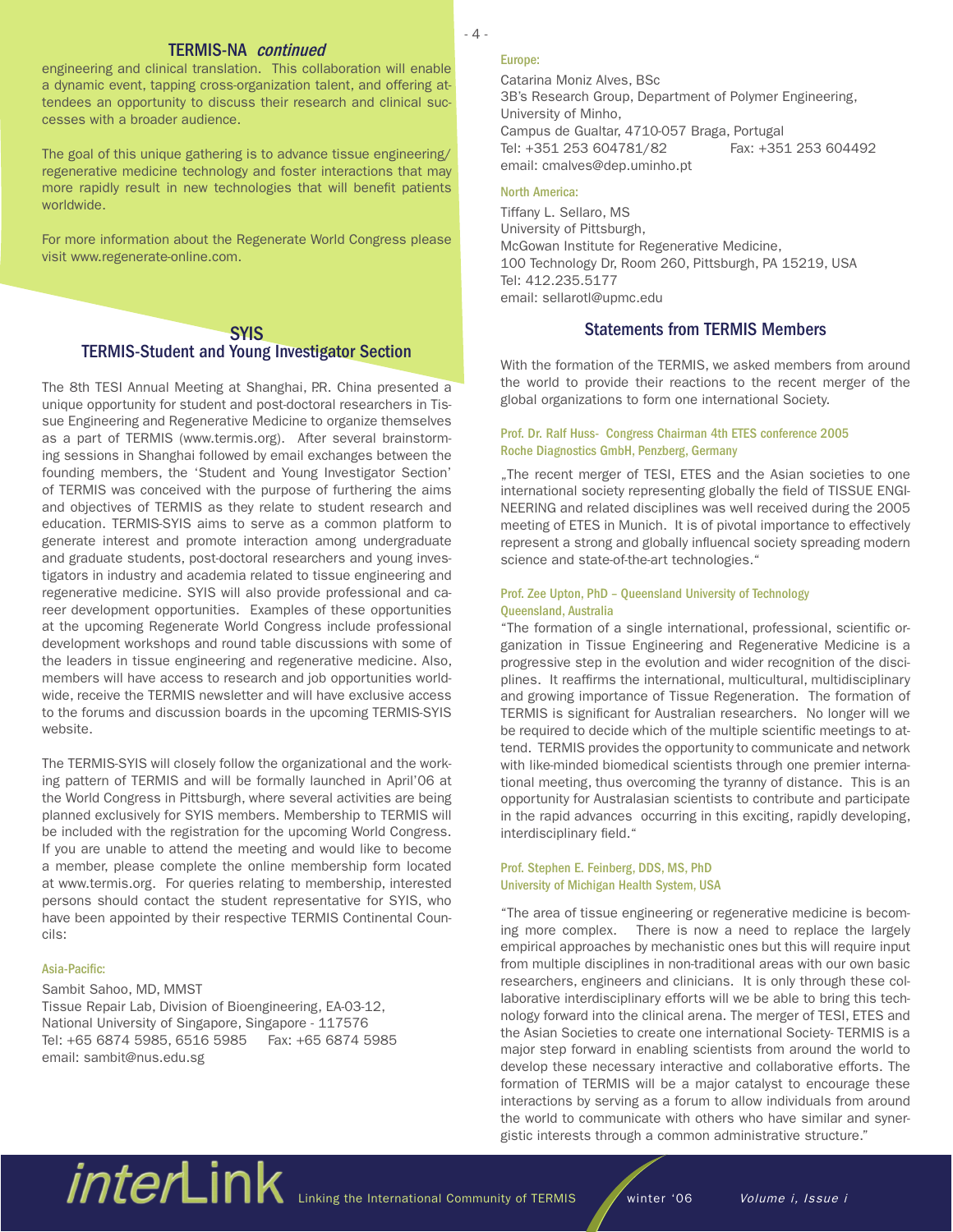# QUT Seeks to Heal Wounds Without Scars

David Leavesley, Sean McElwain, Graeme George, Zee Upton

# Tissue Repair and Regeneration Program Science Research Centre Queensland University of Technology

2 George Street, Brisbane, Queensland, 4000, AUSTRALIA. Correspondence: z.upton@qut.edu.au

Treatment of wounds represents a significant challenge at all levels of our society, in terms of cost (physical, emotional and financial) to patients, the economy and to the wider Australian and global communities. Despite this, relatively little research is directed at this hidden health problem. The Tissue Repair & Regeneration team at QUT is addressing this challenge using advanced biotechnological, biomaterials and bioengineering strategies. Our interdisciplinary team is focussed on delivering practical innovations in wound healing, with an emphasis on diabetic and venous ulcers, as well as burns. This 'snapshot' of our research briefly describes some of the research projects we are pursuing at QUT: interactions of growth factors with other components of the extracellular milieu in tissues; cellular mechanisms associated with wound healing and scar remediation; di-

# Statements from TERMIS Members continued

# Dr. Simon Cool, PhD – Institute of Molecular and Cell Biology, Singapore

"Often merging societies is fraught with danger, with the less popular societies becoming overshadowed. However in this instance I feel it both necessary and appropriate to merge TESI, ETES and the Asian Societies to create one international Society - TERMIS. These societies have similar goals and objectives and in unity come added strength."

# Ulrich Nöth, MD - Vice President Würzburger Initiative Tissue Engineering e.V. (WITE e. V) TERMIS-EU Council Member and Treasurer, Germany

"The merger of the world's most important tissue engineering societies to the TERMIS is a great chance to establish a real international society and bring researchers and clinicians from the US, Europe and Asia closer together. Special thanks go to the people who initiated and completed the merger."

### Dr. Eiji Kobayashi, MD, PhD - Jichi Medical School

"Congratulations on the recent merger of the TESI, ETES and the Asian Societies. Let us share the experiences on world class scientific research using our multidisciplinary skills for development of research programs towards innovative medicine."

agnostic and prognostic markers of healing; novel, relevant, ex vivo porcine wound healing models, as well as 3D skin equivalents for pre-clinical evaluation of new wound therapeutics; and the design and production of "smart" bioactive wound dressings. The overall goal of our research is to generate new technologies and wound management interventions that keep patients healthy and obviate their need to depend upon the cost-intensive hospital-based health care sector.

# Structural and Functional Investigation of Growth Factorand Vitronectin-binding Receptor Cooperation in Modifying Cellular Function

We have previously reported that growth factors interact with the extracellular matrix glycoprotein, vitronectin. Further, complexes of growth factors with vitronectin (generically referred to as VitroGro®) result in enhanced cell proliferation and migration leading us to evaluate this technology for: serum-free cell and tissue culture; surface coating of implanted prostheses; and other tissue repair and regeneration applications. Using microarray and proteomic approaches we are also probing the fundamental mechanistic elements behind why presentation of growth factors bound to ECM proteins, such as vitronectin, enhances cell proliferation and migration. In addition we are currently completing pre-clinical in vivo evaluations of these complexes as a topical therapy for deep partial thickness burns and for diabetic ulcers. We want to understand how skin cells respond to the complexes in the conditions found in the in vivo diabetic wound environment: namely in the presence of wound exudates, high concentrations of insulin and glucose, and low oxygen.



#### IGFBP4 Comple xes IGFBP5 Comple xes



Fig 1. VitroGro® stimulates the migration of keratinocytes.

Migration of keratinocytes were assayed with, or without, vitronectin in serum-free basal media in Transwells™. Maximal migration is observed only when all three components of the complex are presented together to cells.

(Image courtesy of Caroline Hyde)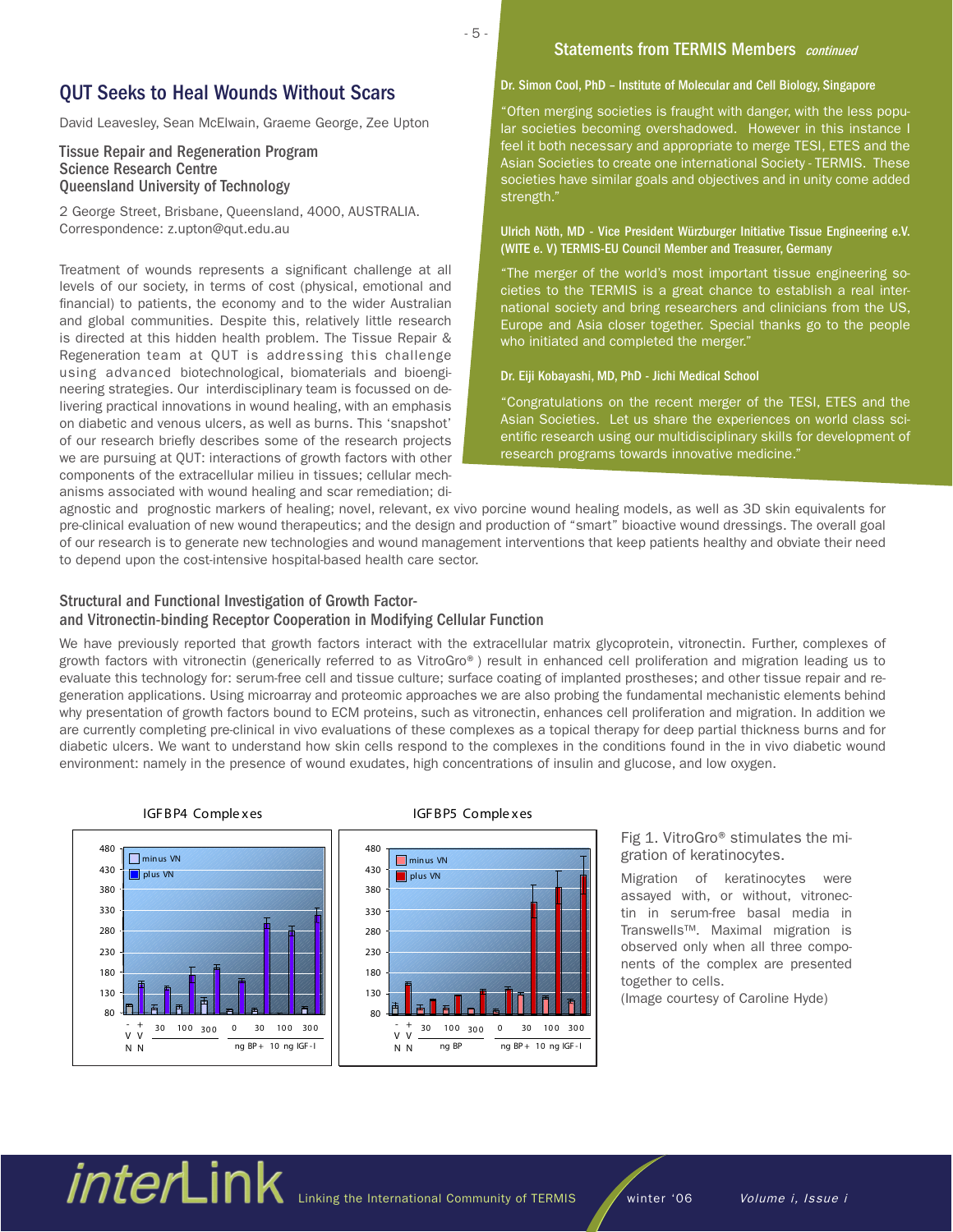# **QUT Seeks to Heal Wounds Without Scars continued**

# Identifying the Relationship Between Biochemical Markers and Wound Healing in Chronic Venous Leg Ulcers Treated with Compression Therapy

In allied projects we are also investigating the relationship between biochemical markers in wound fluid and wound healing in chronic

venous leg ulcers treated with compression therapy. Again, the application of advanced proteomic techniques are being applied to analyse biochemical markers in sequential wound fluid samples collected from patients during the course of compression therapy. The aim of this project is to identify fluid and/or tissue indicators associated with improved or delayed healing. The identification of biochemical changes indicative of healing at various time points will provide basic information about the complex and changing wound environment and contribute to the development of models to predict healing in individuals, as well as facilitate the development of new therapies and clinical management approaches.

# Elucidating Mechanisms Underlying the Effective Use of Hyperbaric Oxygen as a Therapy for Wound Healing

Related to the previous project, we are also characterising the dynamic changes in wound fluid and repairing tissue during, and following,

hyperbaric oxygen treatment of chronic ulcers and non-healing wounds. These data will provide a novel window into the biochemical and cellular changes associated with the anecdotal benefits of hyperbaric oxygen therapy, and ultimately, may enable us to mimic the effects of this therapy using lest costly approaches.



Fig 2. Human skin equivalent construct for in vitro skin repair and regeneration studies. A. Timeline of the model construction.

B. Steel rings are used to seed keratinocytes on top of the centre of the de-epithialised dermis (DED) in a 24 well culture dish. Scale bar: 5 mm.

C. Grids are used to bring the HSE to the air-liquid interface after the rings are removed.

D. Model after 10 days culture at the air-liquid interface.

Method adapted from that previously reported by Huang et al., Wound Repair Regen 2004, 12:276-287. (Image courtesy of Gemma Topping)

# In Vitro Evaluation of the Potential of Novel Silicones for Scar Remediation.

In addition to the pressing need to dissect the cellular aspects of wound healing, there is a parallel need to understand the processes

that underlie scarring. Silicone gel sheets are known to reduce the size and severity of scars that result from burns by an unknown mechanism. We believe that the decrease in scar tissue is due to the egress of specific silicone species from the sheet into the healing tissue. These silicones interact with fibroblasts present during granulation tissue remodelling and possibly modify the production of collagens. This project has identified novel characteristics of some silicones that penetrate the skin and is examining the effect of these novel silicone species on the synthesis and organisation of collagen by fibroblasts derived from normal, keloid and hypertrophic scars. In collaboration with chemists and biomaterials scientists we plan to exploit these silicones as an effective scar remediation therapy. This project is also providing an opportunity to explore how nanoscale structures, such as these silicones, can impact on cellular processes.

# Bioactive Polymers for Wound Healing Applications

Another major aim of the QUT Tissue Repair and Regeneration team is to develop novel bioactive polymeric dressings for application in wound healing. One strategy is focused on releasing bioactive agents from provisional carriers (eg. biodegradable polymers) using cellactivated linkers such as protease sensitive cleavage sites. Our second strategy is the development of two distinct polymeric delivery systems in a multicomponent bandage. One component will release cell-stimulatory agents and/or adjuvants as the other component, a responsive hydrogel, is designed to passivate wound exudates which otherwise may reduce the activity of the wound healing agents.

# *inter*Link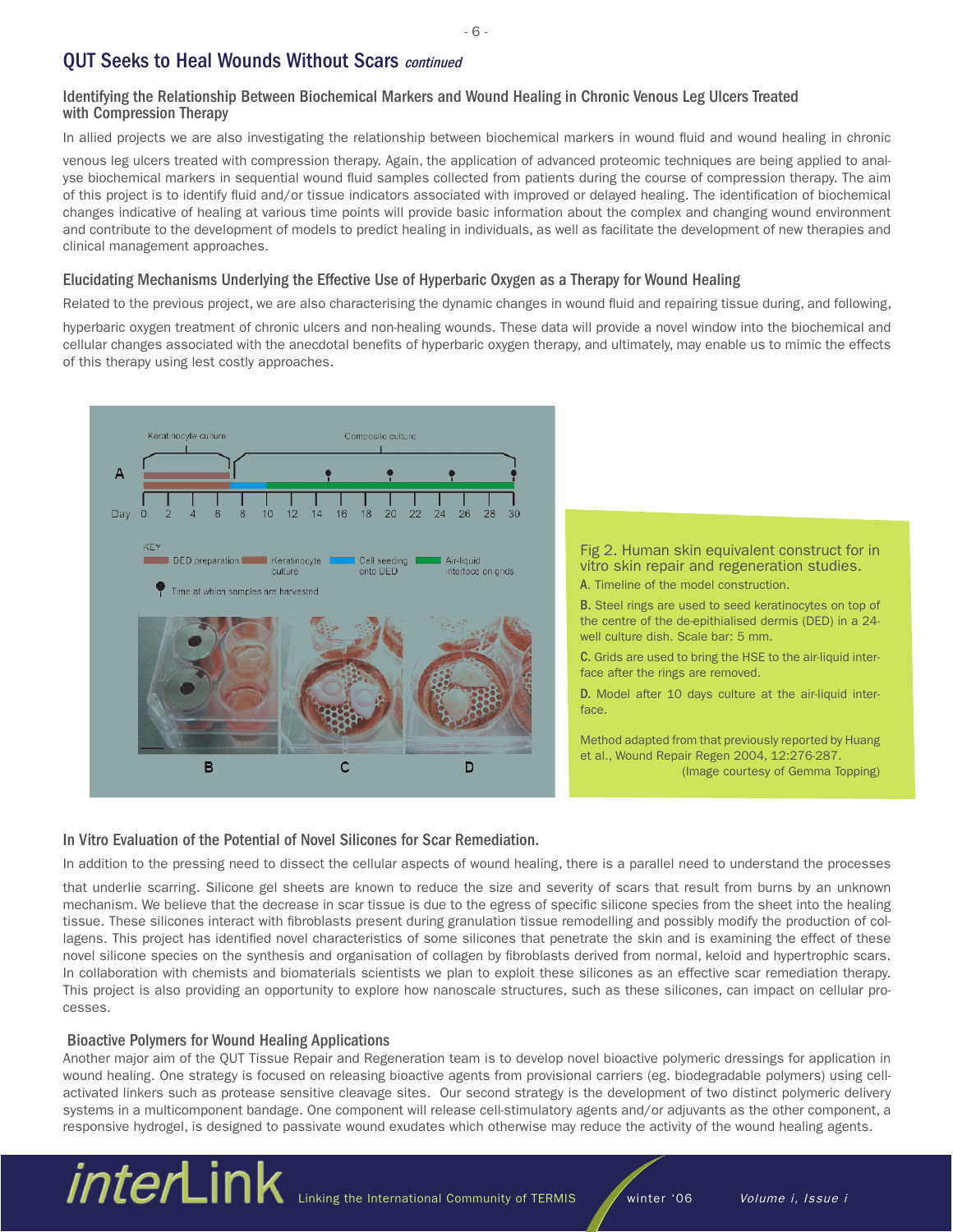# TERMIS Logo Competition

The TERMIS logo competition is underway. Do you have a creative idea for the new TERMIS logo? The Society needs your help and creativity to design the TERMIS logo. If you are interested in participating, please submit your designs to Sarah Wilburn via email at swilburn@termis.org. With the submission, include a short description of how the logo was created and what the logo conveys for the Society.

# The deadline for submissions is March 31, 2006.

All logo designs submitted, including the short descriptions, will be posted on the TERMIS website, www.termis.org, for two weeks. Each member of TERMIS will have an opportunity to vote for their favorite logo. The winners will be announced during the Regenerate World Congress Meeting in April.

We will award prizes to the first, second and third place winners.

1. First prize for logo design US\$ 300 & free registration and the Regenerate Meeting in April 2006.

2. Second prize for logo design US\$ 200 & free registration and the Regenerate Meeting in April 2006.

3. Third prize for logo design US\$ 100 & free registration and the Regenerate Meeting in April 2006.

We encourage all members to participate in the logo design competition. If you have any questions, please contact:

Dietmar W. Hutmacher, PhD, MBA biedwh@nus.edu.sg Sarah Wilburn swilburn@termis.org.

# Upcoming Meetings

# April 2006

Society for Biomaterials 2006 Annual Meeting and Exposition April 26-29, 2006 in Pittsburgh, Pennsylvania. The deadline for abstracts is November 1, 2005. Visit their website for further details.

# August 2006

Advances in Tissue Engineering 14th Annual Short Course August 16-19, 2006, Rice University, Houston, Texas, USA

# May 2006

University of Minnesota Short Course Short Course on the Preservation of Cells, Tissues, and Gametes - May 15-17, 2006 at the University of Minnesota

### Strategies in Tissue Engineering

2nd International Conference on Strategies in Tissue Engineering will be held May 31 through June 2, 2006 in Wurzburg, Germany. TERMIS members received a reduced registration rate - 170 euros for early registration; 220 euros for late registration.

### May 2008

8th World Biomaterials Congress May 28 through June 1 in Amsterdam, The Netherlands. Please contact info.wbc2008@ics-online.nl for further details.

# International Registry of Regenerative Medicine Patient Trials and Products

The TERMIS Governing Board and Continental Chapter Councils have approved the creation of the international registry of regenerative medicine patient trials and products. Dr. Joseph Vacanti and Dr. David Williams have been appointed as Co-Chairs of this important task. Both are currently working together to form an International Registry Committee to assist them in creating a project plan. As the plans evolve, they will be posted on the TERMIS website.

# TERMIS Meetings

# April 2006

# Regenerate 2006

REGENERATE World Congress on Tissue Engineering and Regenerative Medicine will be held in Pittsburgh, Pennsylvania, from April 24-27, 2006 at the Westin Convention Center Hotel Pittsburgh. The Regenerate World Congress Meeting will be co-located with the Society of Biomaterials Meeting.

# October 2006

# Rotterdam, the Netherlands

October 8-11 Meeting Chair Gerjo van Osch. Congress Center De Doelen. The submission of abstracts will begin in February 2006.

# Mark Your Calendars - Upcoming TERMIS Meetings Visit the TERMIS website for updated details.

# June 2007

Toronto, Ontario, Canada

Meeting Chair: Molly Shoichet. June 13-16, 2007 at the Westin Harbour Castle in Toronto, Ontario, Canada.

# September 2007

Tokyo, Japan Late September or Early October, Meeting Chair: Teruo Okano

London, England Meeting Chair: Robert Brown. September 5-8, 2007. London, England, United Kingdom

# June 2008

Porto, Portugal Meeting Chair: Rui Reis. June 2008. Meeting dates to be determined.

# December 2008

San Diego, USA Meeting Chair: Bill Tawil. December 6-10, 2008. San Diego Marriott Hotel & Marina, San Diego, California, USA

# October 2009

### World Congress

Meeting Chair: Dr. Shin-Yong Moon. October 12-16. Seoul, Korea

# inter linking the International Community of TERMIS winter '06 Volume i, Issue i

- 7 -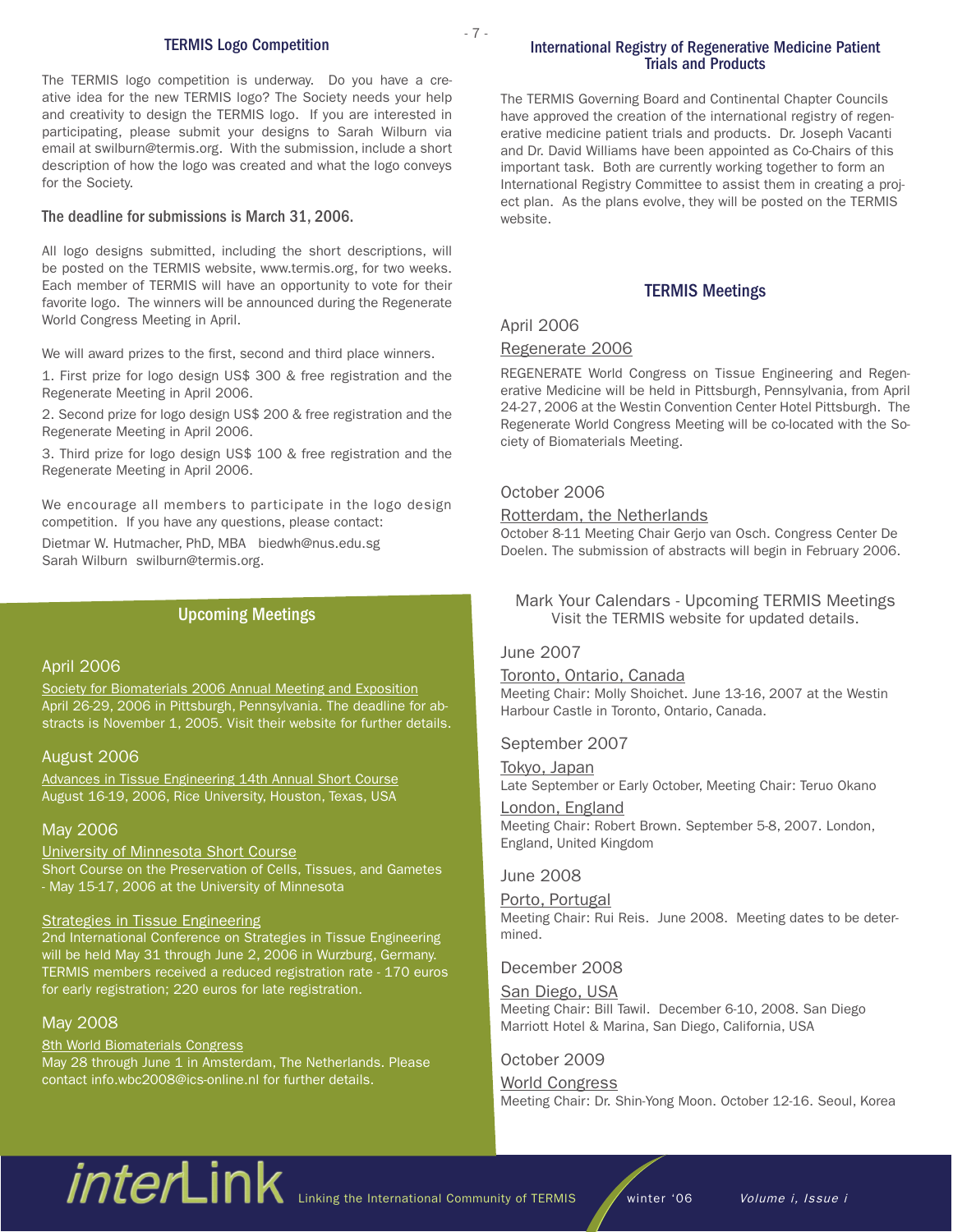- 8 -



We invite you to participate in the Regenerate World Congress that will be held in Pittsburgh, Pennsylvania from April 24-27, 2006. This year the Regenerate World Congress will be co-located with the annual Society for Biomaterials Meeting, bringing nearly 2,000 researchers, clinicians and students from around the world together in one location. We have received over 500 abstracts on various tissue engineering and regenerative medicine topics making this year's meeting a must-attend event.

To register online today, please click here. Registrations are also being accepted by fax, please print out and complete the registration form (PDF 116K) and fax to 412.235.5120.

To obtain more information on the combined discounted Regenerate/SFB registration fees, please contact PTEI at 412-235-5116.

We look forward to seeing you in Pittsburgh! Take a moment to register today at www.regenerate-online.com.

# Program Update

Keynote Presenters Two Keynote Presentations are confirmed for the event. They include:

Opening Keynote – Tuesday, 8:00 am Gregory Stock – Director of the Program on Medicine, Technology, and Society, UCLA School of Medicine

Regenerate/SFB Keynote – Wednesday, 6:00 pm James Collins - Center for BioDynamics and the Department of Biomedical Engineering at Boston University

International Student Travel Awards Sponsored by PTEI

TERMIS North America is pleased to announce the Pittsburgh Tissue Engineering Initiative International Student Travel Award program for the 2006 Regenerate World Congress on Tissue Engineering and Regenerative Medicine. Graduate and Post Doctoral students who have submitted and been accepted to present either an oral or poster presentation at the conference are eligible for the award. Awards are being given to students who reside outside the United States to help offset the cost of travel to/from the conference in Pittsburgh. All students interested must meet the eligibility requirements listed on the web site and must submit their documentation by March 1, 2006. The awards will be given on a first come, first serve basis. More information can be found at www.regenerate-online.com.

# Updated Exhibitors List

BioE, Inc. Cambrex Corporation EnduraTEC Systems Group **GTEC** IOP Publishing LifeCorr Biomedical Mary Ann Liebert, Inc. Publishers National Regenerative Medicine Foundation NIBIB/NIH **NovaMatrix** PTEI Rheogene, Inc. Scanco, USA, Inc. **SurModics** Wake Forest Institute for Regenerative Medicine

# Student Activities

Undergraduate, graduate and post-doctoral students are invited to participate in several exclusive activities including:

# Student Meet and Greet

(open for all undergraduate, graduates and post-doc students) Take advantage of this opportunity to meet and network with students and young investigators from around the world who are attending the World Congress. If you are a visiting scientist, please pick up your Pittsburgh Welcome packet at this time. The Tissue Engineering and Regenerative Medicine-Student and Young Investigator Section (TERMIS-SYIS) is proud to sponsor this event. Complimentary beer, wine and appetizers will be served.

### Student Meet Mentor

(for all undergraduate, graduate and post-doc students)

The Tissue Engineering and Regenerative Medicine International Society -Student and Young Investigator Section invite you to attend a Student-Mentor happy hour round table discussion. During this event, students will have the opportunity to have an open discussion with leaders in tissue engineering and regenerative medicine from academia and industry. Pre-registration is required for this event. Details are forthcoming.

# Professional Development Presentation Skills workshop

(TERMIS student/post doc members only)

The Tissue Engineering and Regenerative Medicine International Society -Student and Young Investigator Section is sponsoring a professional development workshop that focuses on formulating and giving a scientific presentation in an international forum. Preregistration is required and details are forthcoming.

# Social Night – Hard Rock Café Pittsburgh

(for all undergraduates, graduates and post-doc students)

TERMIS-SYIS invites you to join them at the Hard Rock Café, located in Station Square, for buffet, drinks and live music! This is a great opportunity for students to let loose and network in a casual atmosphere. Following the Hard Rock, enjoy the nightlife of Station Square. Total cost for each student TBD, which will include food, entertainment, and transportation.

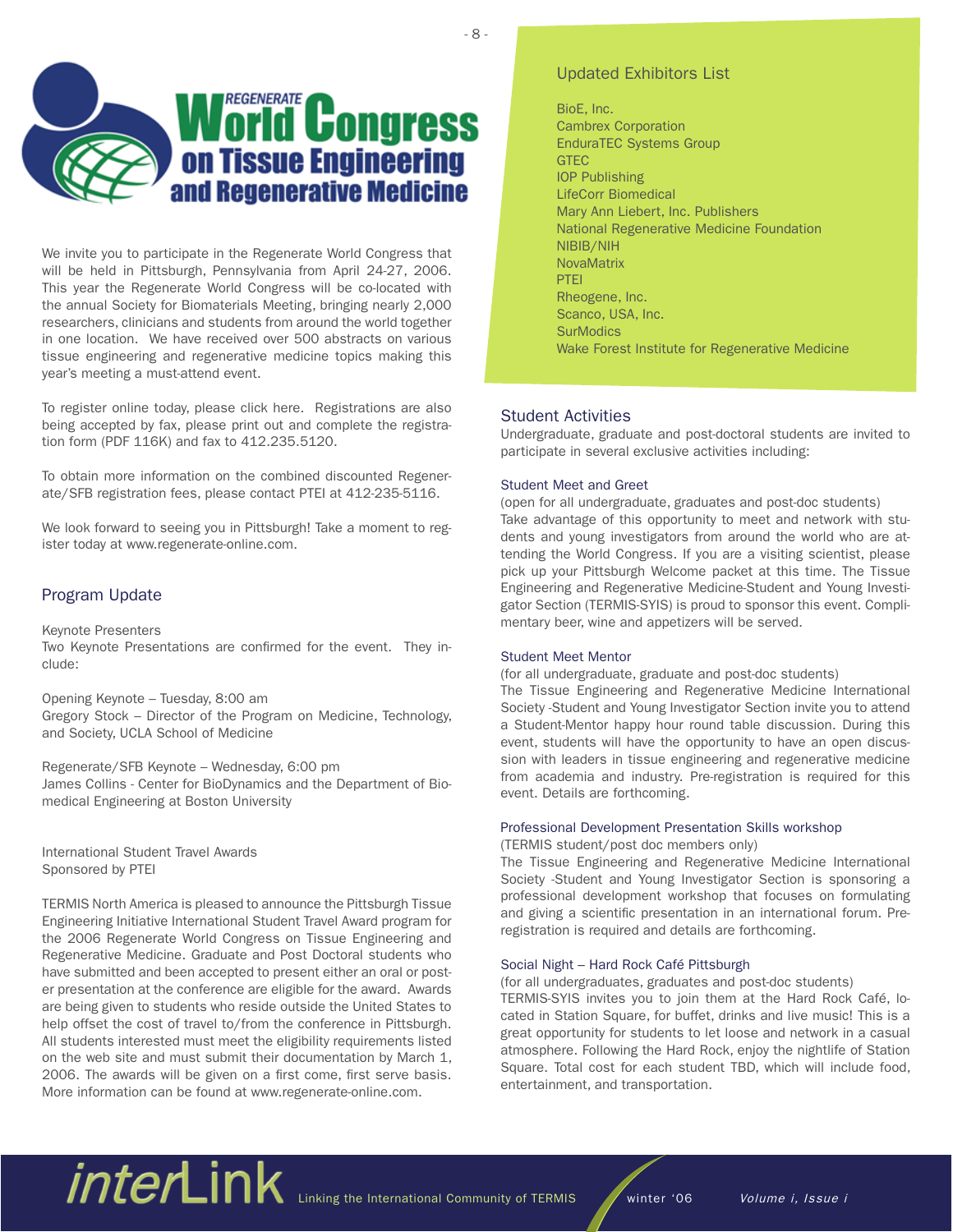# 2006 TERMIS-EU Annual Meeting

The TERMIS-EU will host their annual meeting in Rotterdam, The Netherlands from October 8-11, 2006 at the Congress Center De Doelen. The scientific program will include sessions on stem cells and tissue engineering, cells and biomaterials, and includes symposiums organized by the European Society for Biomechanics, the Spanish Society of Histology and Tissue Engineering, European Society for Biomaterials, European Tissue Repair Society, International Cartilage Repair Society, and the European Society for Artificial Organs.

# Call for Abstracts

Mid February 2006, abstracts can be submitted electronically through the conference website, www.etes2006.org. The deadline for abstract submissions is May 1, 2006.

Abstracts can be submitted for consideration for both oral and poster presentations in each of the following topics:

- Bioreactors and Physical Factors
- Cartilage, ligament, tendon
- Bone
- Central & peripheral nerve tissue
- Kidney, liver, pancreas, artif endocrinol organs
- Cardiovascular
- Oral, facial, airway tissues
- Skin
- Synthetic biomaterials
- Natural biomaterials
- Growth factors
- Gene therapy
- Cell therapy
- Stem cells
- ICRS symposium "The ideal cell for cartilage tissue engineering" \*
- ESBiomaterials symposium "Novel approaches in the material sciences" \*
- ESBiomechanics sympsium "Mechanobiology of tissue engineering" \*
- ETRS symposium "Tissue engineered products applicable in wound healing" \*
- SEHIT symposium "Cell viability in tissue engineering" \*
- Miscellaneous

# Please note:

- Abstracts can be submitted electronically only via the website www.etes2006.org
- Abstracts received by fax or in writing will not be accepted.
- The abstract should be submitted in English.
- Abstracts are peer reviewed by a panel of experts.
- An abstract may be selected for oral or poster presentation or it may be rejected.
- Confirmation of acceptance or rejection by the Scientific Committee will be given before June 30, 2006 and mailed to the corresponding address of the main author together with instructions for oral or poster presentations.
- The authors of an accepted (oral/poster) abstract must register for the congress before August 1, 2006.
- Please follow the instructions on the form.

# TERMIS Membership

There are two simple ways to continue to be a member of our global community through TERMIS. The first method to maintain your membership is to attend one of the TERMIS meetings each year. All registrations for TERMIS meetings will include a membership in the Society. In 2006, the TERMIS meetings are in Pittsburgh from April 24-27 and Rotterdam from October 8-11. In 2007, the meetings will be in Tokyo, London and Toronto. If you are unable to attend a TERMIS meeting you should renew your membership on-line as soon as possible.

If you are unable to attend a TERMIS meeting and would like to renew your membership, please complete the online membership form located on the TERMIS website, www.termis.org under the Membership tab.

TERMIS membership dues are as follows:

 Regular Membership: \$100.00 USD Student Membership: \$ 25.00 USD

### TERMIS Membership Benefits

- 9 -

Reduced subscription rate to the journal, Tissue Engineering, the official journal of TERMIS. In 2006, the journal will begin publishing twelve issues per year.

TERMIS electronic newsletter, interlink, that is emailed quarterly to the membership.

Reduced registration fees to meetings endorsed by TERMIS.

Posting Career Opportunities for one month on the TERMIS website for members only.

Updates on the latest news and developments of TERMIS through the website and email.

# Subscription to the Journal, Tissue Engineering

Members of TERMIS may purchase a subscription to the Journal, Tissue Engineering, at a discounted membership rate. The journal, Tissue Engineering, published by Mary Ann Liebert Publications, Inc., is the official journal of TERMIS. If you are interested in subscribing to the journal, please check the correct box on the online membership form. We are currently negotiating with the publisher of Tissue Engineering to provide an even more attractive benefit to our members.

# 2006 Journal Rates:

U.S./Canada Print Subscriptions: \$ 89.00 USD International Print Subscriptions: \$133.00 USD

# **Sponsors**